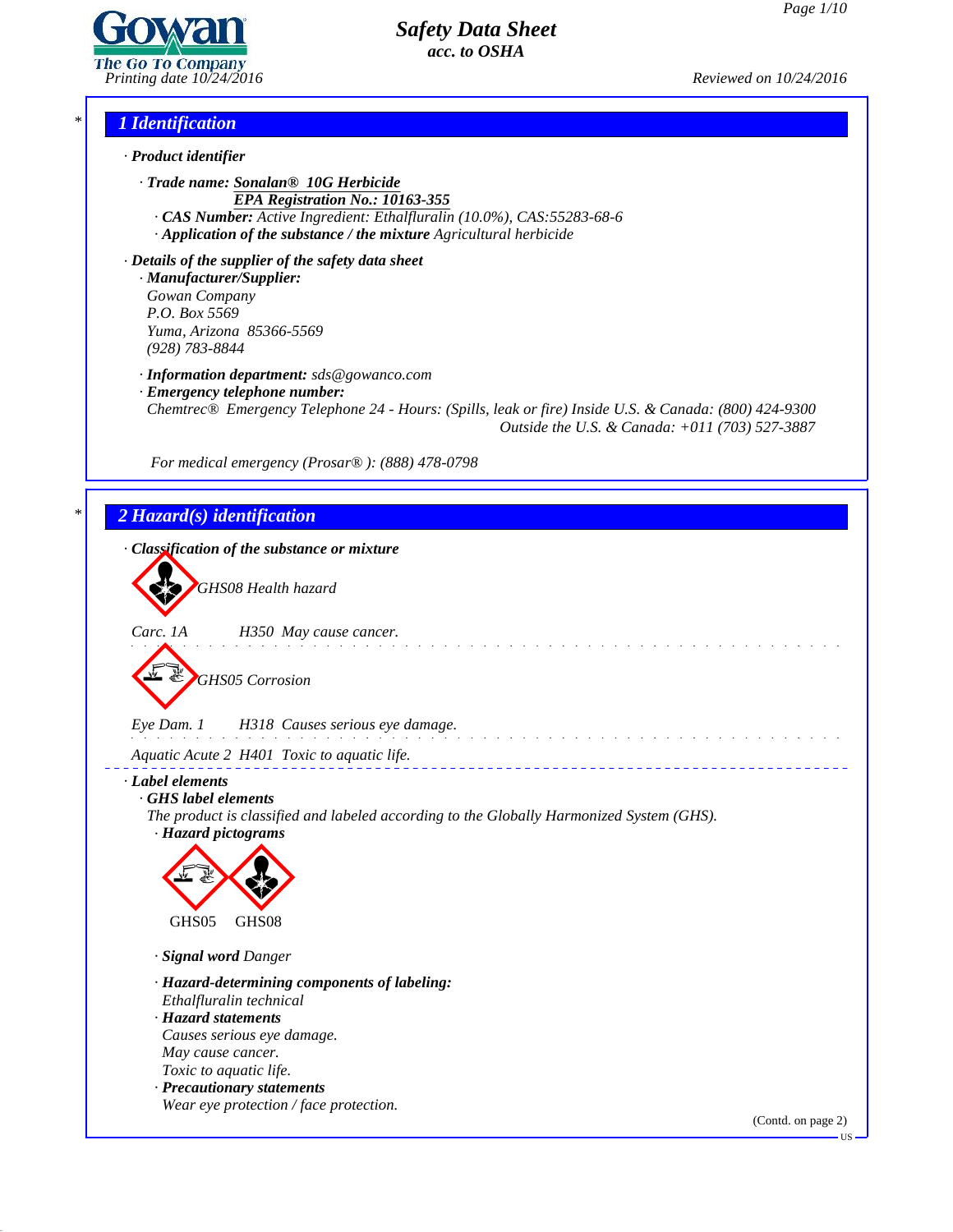*Printing date 10/24/2016 Reviewed on 10/24/2016*

## *Trade name: Sonalan® 10G Herbicide EPA Registration No.: 10163-355*



*· Dangerous components:*

43.0

*55283-68-6 Ethalfluralin technical* & Carc. 2, H351; & Aquatic Acute 1, H400; Aquatic Chronic 1, H410;  $\circledX$  Skin Irrit. 2,<br>H315; Eye Irrit. 2A, H319; Skin Sens. 1B, H317 *10.0%*

(Contd. on page 3)

 $\overline{\mathbf{U}}$ s  $\overline{\mathbf{U}}$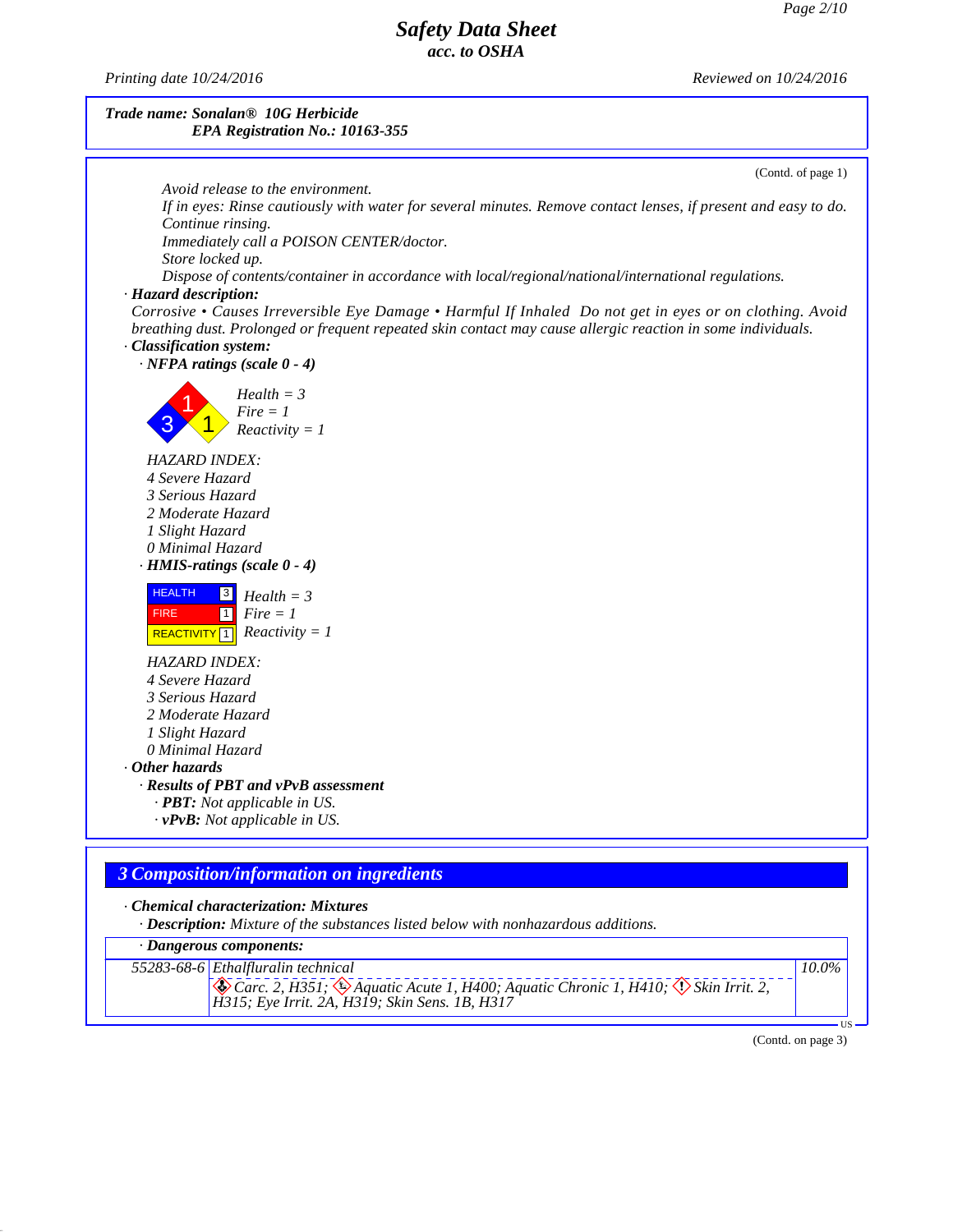*Printing date 10/24/2016 Reviewed on 10/24/2016*

*Trade name: Sonalan® 10G Herbicide EPA Registration No.: 10163-355*

(Contd. of page 2)

## *\* 4 First-aid measures*

### *· Description of first aid measures*

*· General information:*

Have the product container or label with you when calling a poison control center or doctor, or going for *treatment.*

- *You may also contact 1-888-478-0798 for emergency medical treatment information.*
- *· After inhalation:*
	- *• Move person to fresh air.*
	- If person is not breathing, call 911 or an ambulance, then give artificial respiration, preferably mouth-to*mouth if possible.*
	- *• Call poison control center or doctor for further treatment advice.*

*· After eye contact:*

- *• Hold eye open and rinse slowly and gently with water for 15-20 minutes.*
- *• Remove contact lenses, if present, after first 5 minutes, then continue rinsing eyes.*
- *• Call a poison control center or doctor for treatment advice.*
- *· Information for doctor:*

*· Most important symptoms and effects, both acute and delayed No further relevant information available.*

- *· Indication of any immediate medical attention and special treatment needed*
- *Probable mucosal damage may contraindicate the use of gastric lavage.*

## *\* 5 Fire-fighting measures*

### *· Extinguishing media*

- *· Suitable extinguishing agents:*
- *CO2, extinguishing powder or water spray. Fight larger fires with water spray or alcohol resistant foam.*
- *· Special hazards arising from the substance or mixture No further relevant information available.*

#### *· Advice for firefighters*

Keep people away. Isolate fire and deny unnecessary entry. This material does not burn. Fight fire for other material that is burning. Contain fire water run-off if possible. Fire water run-off, if not contained, may cause *environmental damage.*

*· Protective equipment: Wear self-contained respiratory protective device.*

## *\* 6 Accidental release measures*

- *· Personal precautions, protective equipment and emergency procedures Wear protective equipment. Keep unprotected persons away.*
- *· Environmental precautions:*

*This product is toxic to fish and aquatic invertebrates. Do notcontaminate water when cleaning equipment or* disposing of equipment washwaters or rinsate. Runoff or erosion from treated areas may be hazardous to fish in *neighboring areas.*

- *· Methods and material for containment and cleaning up:*
	- *Pick up mechanically.*

*Dispose contaminated material as waste according to item 13. Ensure adequate ventilation.*

## *· Reference to other sections*

43.0

*See Section 7 for information on safe handling. See Section 8 for information on personal protection equipment. See Section 13 for disposal information.*

(Contd. on page 4)

 $\overline{US}$   $\longrightarrow$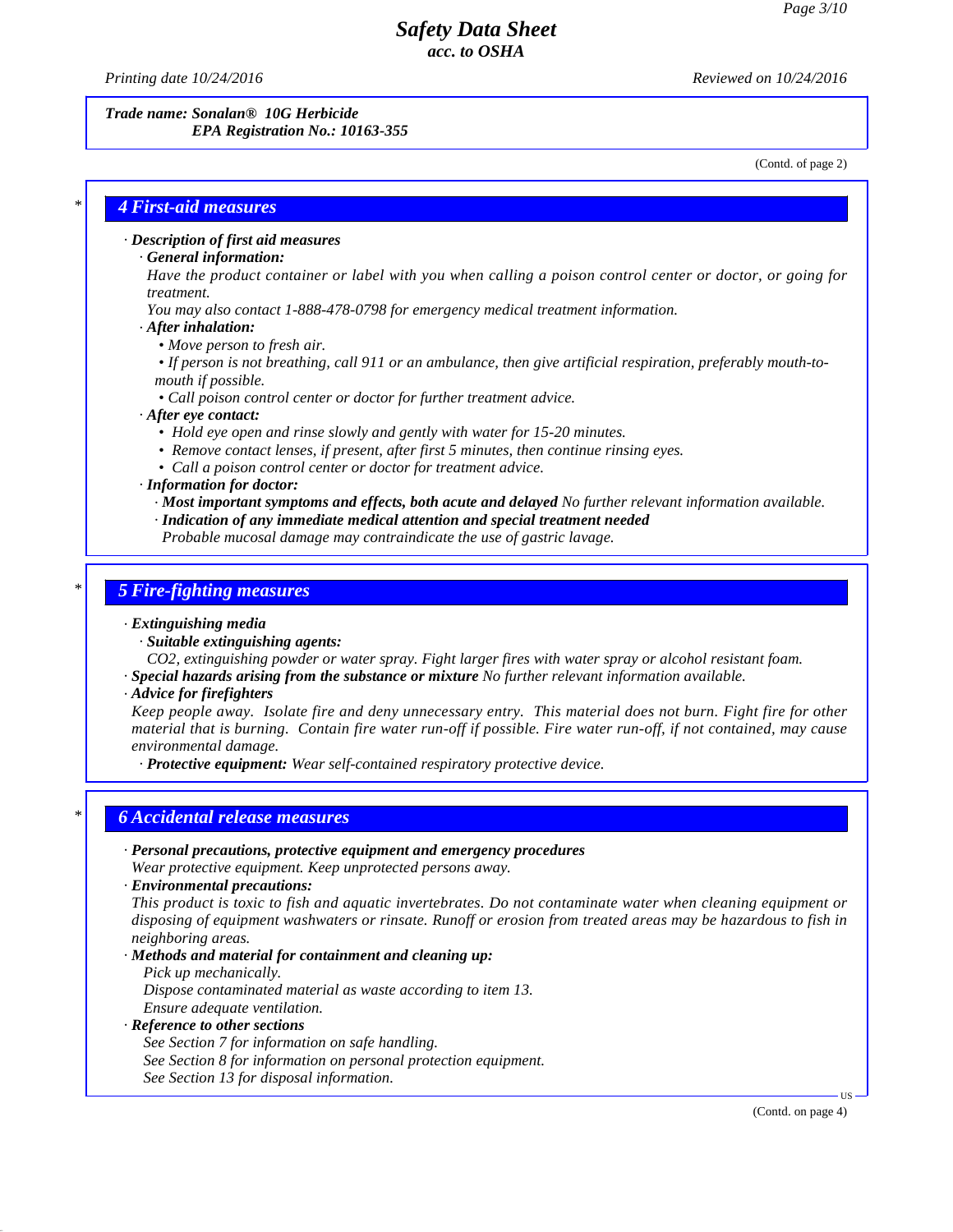*Printing date 10/24/2016 Reviewed on 10/24/2016*

*Trade name: Sonalan® 10G Herbicide EPA Registration No.: 10163-355*

(Contd. of page 3)

# *\* 7 Handling and storage*

#### *· Handling:*

*· Precautions for safe handling*

*Thorough dedusting.*

- *Ensure good ventilation/exhaustion at the workplace.*
- *Open and handle receptacle with care.*
- *· Information about protection against explosions and fires: Keep respiratory protective device available.*

#### *· Conditions for safe storage, including any incompatibilities*

*· Storage:*

- *· Requirements to be met by storerooms and receptacles: Store only in the original receptacle.*
- *· Information about storage in one common storage facility: Store away from foodstuf s.*
- *· Further information about storage conditions: Store in a dry place.*

*· Specific end use(s) No further relevant information available.*

## *\* 8 Exposure controls/personal protection*

*· Additional information about design of technical systems: No further data; see item 7.*

#### *· Control parameters*

*· Components with limit values that require monitoring at the workplace:*

The product does not contain any relevant quantities of materials with critical values that have to be monitored *at the workplace.*

*· Additional information: The lists that were valid during the creation were used as basis.*

### *· Exposure controls*

### *· Personal protective equipment:*

- *· General protective and hygienic measures:*
- *Keep away from foodstuf s, beverages and feed.*
- *Immediately remove all soiled and contaminated clothing.*
- *Wash hands before breaks and at the end of work.*
- *Store protective clothing separately. Avoid contact with the eyes.*
- *Avoid contact with the eyes and skin.*
- *• Wash hands before eating, drinking, chewing gum, using tobacco or using the toilet.*
- *• Remove clothing immediately if pesticide gets inside. Then wash thoroughly and put on clean clothing.*
- *• Users should remove PPE immediately after handling this product. Wash the outside ofgloves before removing. As soon as possible, wash thoroughly and change into clean clothing.*

### *· Breathing equipment:*

In case of brief exposure or low pollution use respiratory filter device. In case of intensive or longer exposure *use respiratory protective device that is independent of circulating air.*

*· Protection of hands:*

43.0



*· Material of gloves Chemical-resistant made of any waterproof material*

(Contd. on page 5)

US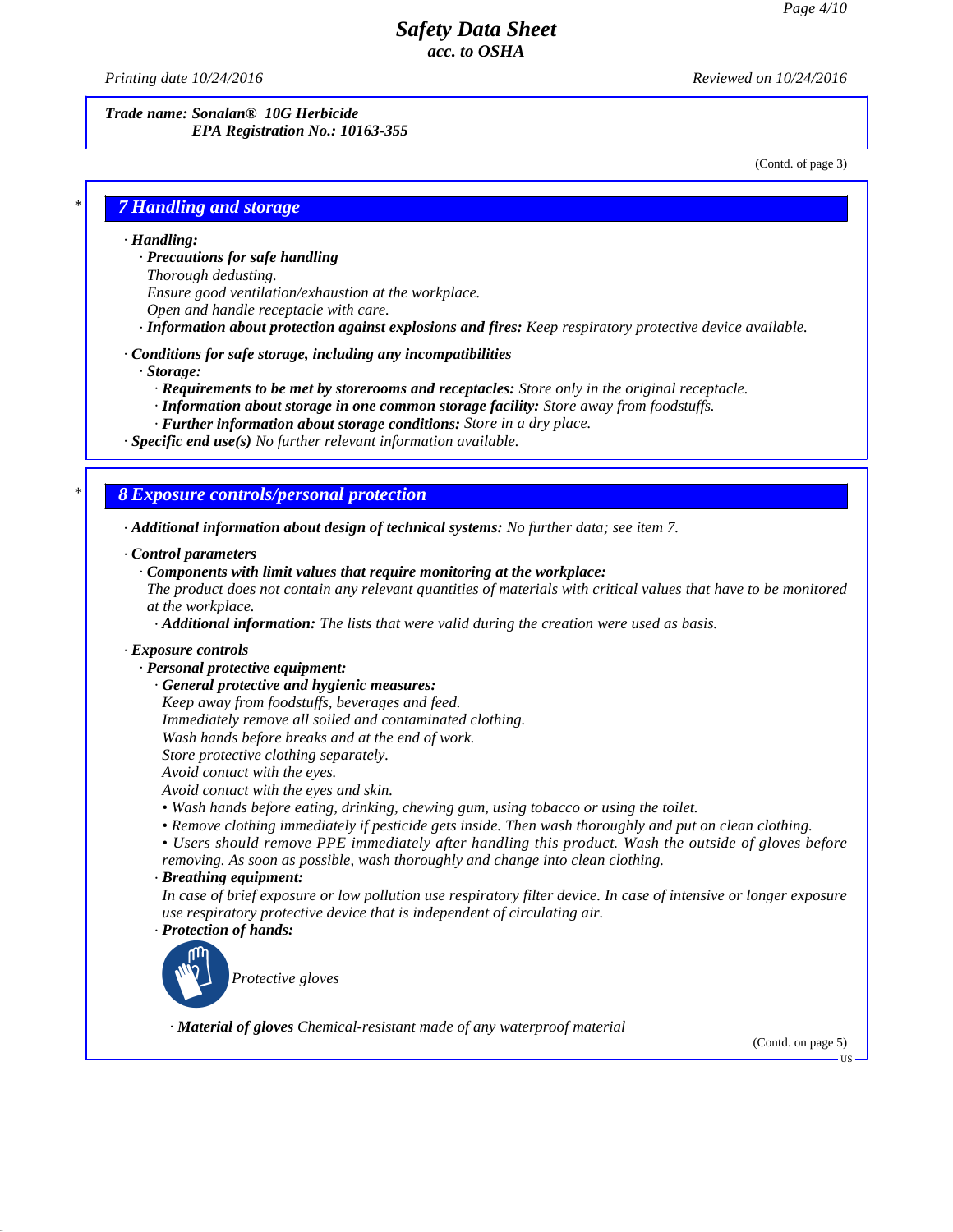*Printing date 10/24/2016 Reviewed on 10/24/2016*

43.0

# *Trade name: Sonalan® 10G Herbicide EPA Registration No.: 10163-355*

(Contd. of page 4)

| $\cdot$ Eye protection:                                                                        |                                               |
|------------------------------------------------------------------------------------------------|-----------------------------------------------|
| Tightly sealed goggles                                                                         |                                               |
|                                                                                                |                                               |
| $\cdot$ Body protection:                                                                       |                                               |
| Long-sleeved shirt and long pants<br>Chemical-resistant gloves made of any waterproof material |                                               |
| Shoes plus socks                                                                               |                                               |
| Protective eyewear                                                                             |                                               |
|                                                                                                |                                               |
| 9 Physical and chemical properties                                                             |                                               |
| · Information on basic physical and chemical properties                                        |                                               |
| <b>General Information</b>                                                                     |                                               |
| $\cdot$ Appearance:<br>$\cdot$ Form:                                                           | Granulate                                     |
| $\cdot$ Color:                                                                                 | Yellow to green                               |
| $\cdot$ Odor:                                                                                  | Aromatic                                      |
| · Odor threshold:                                                                              | Not determined.                               |
| $\cdot$ pH-value at 20 $\text{°C}$ (68 $\text{°F}$ ):                                          | 6.5                                           |
| Change in condition                                                                            |                                               |
| · Melting point/Melting range:                                                                 | Undetermined.                                 |
| · Boiling point/Boiling range:                                                                 | Undetermined.                                 |
| · Flash point:                                                                                 | Not applicable.                               |
| · Flammability (solid, gaseous):                                                               | Not determined.                               |
| · Ignition temperature:                                                                        |                                               |
| · Decomposition temperature:                                                                   | Not determined.                               |
| · Auto igniting:                                                                               | Product is not self-igniting.                 |
| · Danger of explosion:                                                                         | Product does not present an explosion hazard. |
| · Explosion limits:                                                                            |                                               |
| $\cdot$ Lower:                                                                                 | Not determined.<br>Not determined.            |
| $\cdot$ Upper:                                                                                 |                                               |
| $\cdot$ Vapor pressure:                                                                        | Not applicable.                               |
| $\cdot$ Density:<br>· Relative density                                                         | Not determined.<br>Not determined.            |
| · Vapor density                                                                                | Not applicable.                               |
| $\cdot$ Evaporation rate                                                                       | Not applicable.                               |
| · Solubility in / Miscibility with                                                             |                                               |
| $\cdot$ Water:                                                                                 | Insoluble.                                    |
| · Partition coefficient (n-octanol/water): Not determined.                                     |                                               |
| · Viscosity:                                                                                   |                                               |
| $\cdot$ Dynamic:                                                                               | Not applicable.                               |
| $\cdot$ Kinematic:                                                                             | Not applicable.                               |

(Contd. on page 6)

US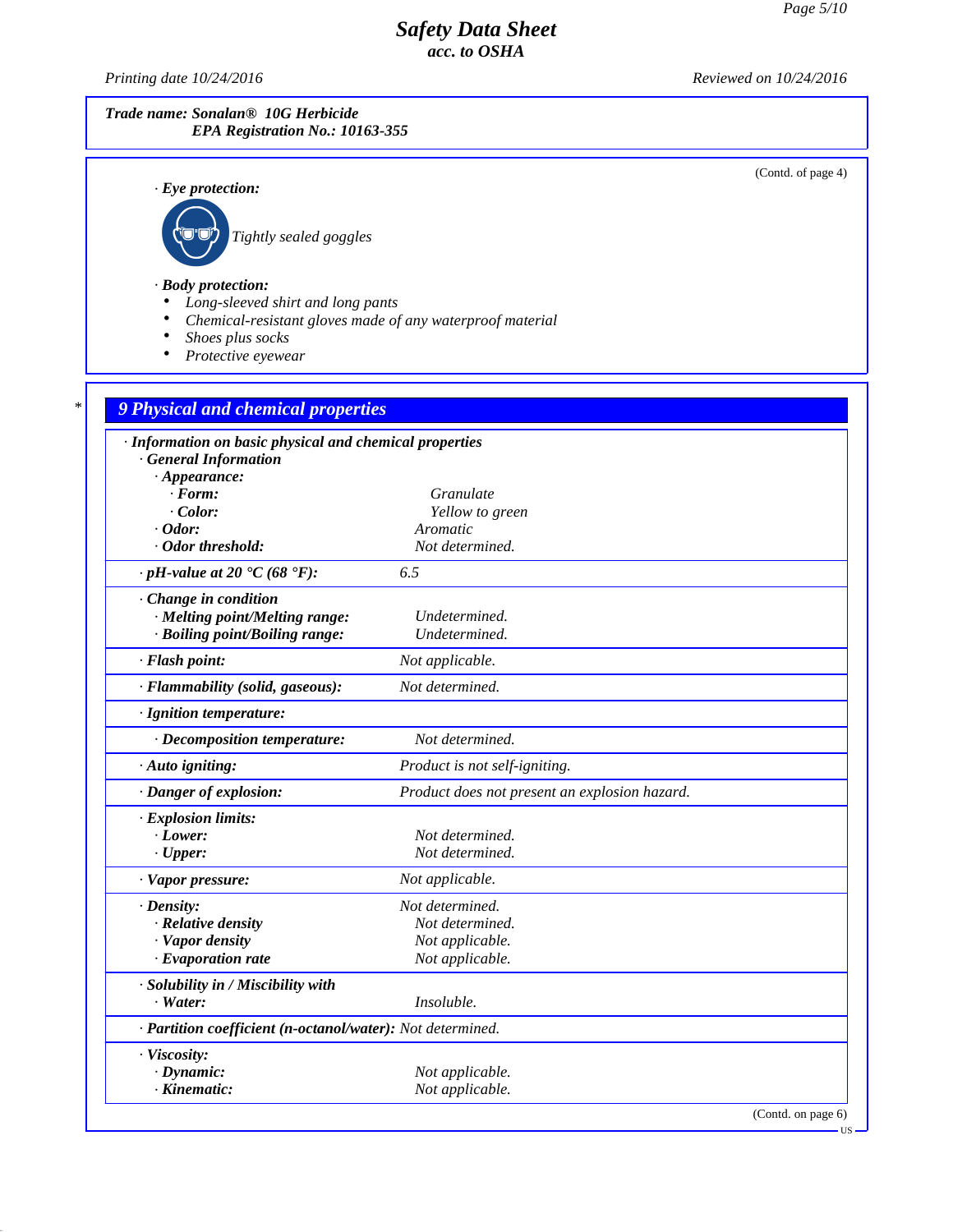*Printing date 10/24/2016 Reviewed on 10/24/2016*

*Trade name: Sonalan® 10G Herbicide EPA Registration No.: 10163-355*

(Contd. of page 5)

*· Other information No further relevant information available.*

# *\* 10 Stability and reactivity*

*· Reactivity No further relevant information available.*

*· Chemical stability Stable under normal conditions*

*· Thermal decomposition / conditions to be avoided: No decomposition if used according to specifications. · Possibility of hazardous reactions No dangerous reactions known.*

*· Conditions to avoid Active ingredient decomposes at elevated temperatures.*

*· Incompatible materials: No further relevant information available.*

*· Hazardous decomposition products: No dangerous decomposition products known.*

# *\* 11 Toxicological information*

*· Information on toxicological effects*

*· Acute toxicity:*

### *· LD/LC50 values that are relevant for classification:*

| Oral   | LD50 | $\vert$ > 5000 mg/kg (rat)               |
|--------|------|------------------------------------------|
| Dermal | LD50 | $\vert$ >5000 mg/kg (rabbit)             |
|        |      | Inhalative $ LC50/4 h $ > 5.0 mg/l (rat) |

*· Primary irritant effect:*

*· on the skin: Prolonged exposure not likely to cause significant skin irritation.*

*· on the eye:*

*May cause moderate eye irritation.*

*May cause moderate corneal injury.*

*Ef ects may be slow to heal.*

*Solid or dust may cause irritation due to mechanical action.*

*· Sensitization: No sensitizing ef ects known.*

*· Additional toxicological information:*

*The product shows the following dangers according to internally approved calculation methods for preparations:*

*Irritant*

### *· Carcinogenic categories*

*· IARC (International Agency for Research on Cancer)*

*None of the ingredients are listed.*

*· NTP (National Toxicology Program)*

*None of the ingredients are listed.*

*· OSHA-Ca (Occupational Safety & Health Administration)*

*None of the ingredients are listed.*

*\* 12 Ecological information*

*· Toxicity*

43.0

(Contd. on page 7)

**TIS**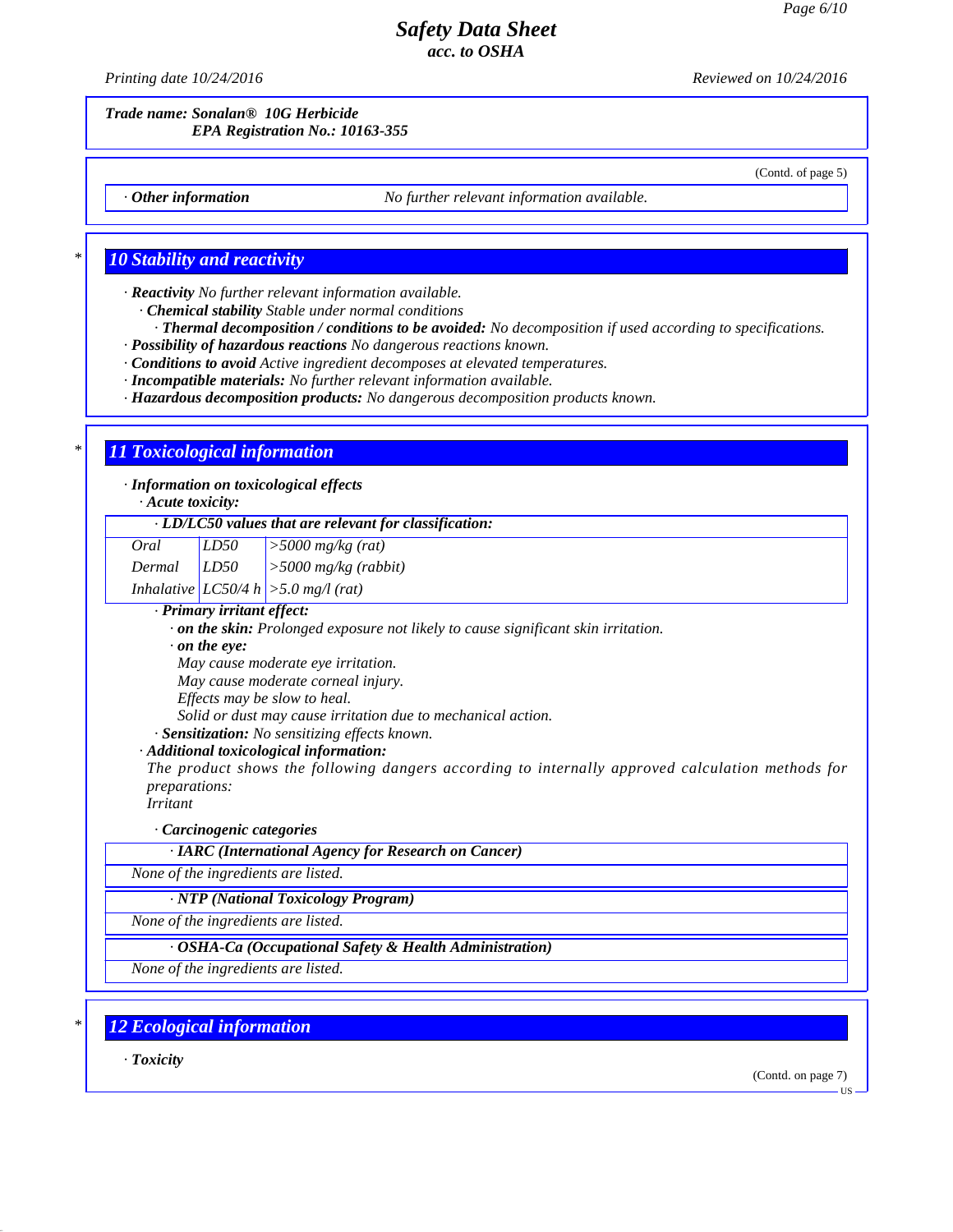*Printing date 10/24/2016 Reviewed on 10/24/2016*

### *Trade name: Sonalan® 10G Herbicide EPA Registration No.: 10163-355*

(Contd. of page 6)

This product is toxic to fish and aquatic invertebrates. Do not apply directly to water, or to areas where surface water is present or to intertidal areas below the mean high water mark. Do not contaminate water when cleaning *equipment or disposing of equipment washwaters or rinsate. Runoff or erosion from treated areas may be hazardous to fish in neighboring areas.*

*· Aquatic toxicity: No further relevant information available.*

*· Persistence and degradability No further relevant information available.*

### *· Behavior in environmental systems:*

*· Bioaccumulative potential No further relevant information available.*

*· Mobility in soil No further relevant information available.*

### *· Additional ecological information:*

## *· General notes:*

*Water hazard class 1 (Self-assessment): slightly hazardous for water*

Do not allow undiluted product or large quantities of it to reach ground water, water course or sewage system. *Must not reach bodies of water or drainage ditch undiluted or unneutralized.*

### *· Results of PBT and vPvB assessment*

*· PBT: Not applicable.*

*· vPvB: Not applicable.*

*· Other adverse effects No further relevant information available.*

# *\* 13 Disposal considerations*

## *· Waste treatment methods*

#### *· Recommendation:*

*Pesticide wastes are acutely hazardous. Improper disposal of excess pesticide, spray mixture, or rinsate is a* violation of Federal Law. If these wastes cannot be disposed of by use according to label instructions, contact *your State Pesticide or Environmental Control Agency, or the Hazardous Waste representative at the nearest EPA Regional Of ice for guidance*

### *· Uncleaned packagings:*

### *· Recommendation:*

43.0

*Nonrefillable container. Do not reuse or refill this container. Completely empty bag into application equipment* by shaking and tapping sides and bottom to loosen clinging particles. If not emptied in this manner, the bag may be considered an acute hazardous waste and must be disposed of in accordance with local, state and federal regulations. When completely empty, offer for recycling if available, or dispose in a sanitary landfill, or *by incineration, or by other procedures allowed by state and local authorities.*

| $\cdot$ UN-Number               |                                                    |
|---------------------------------|----------------------------------------------------|
| $\cdot$ DOT, ADR, ADN           | Not regulated                                      |
| $\cdot$ IMDG                    | <b>UN3077</b>                                      |
| $\cdot$ IATA                    | Void                                               |
| $\cdot$ UN proper shipping name |                                                    |
| $-ADR$ , ADN, IATA              | Void                                               |
| $\cdot$ IMDG                    | ENVIRONMENTALLY HAZARDOUS SUBSTANCE, SOLID,        |
|                                 | N.O.S. (Ethalfluralin technical), MARINE POLLUTANT |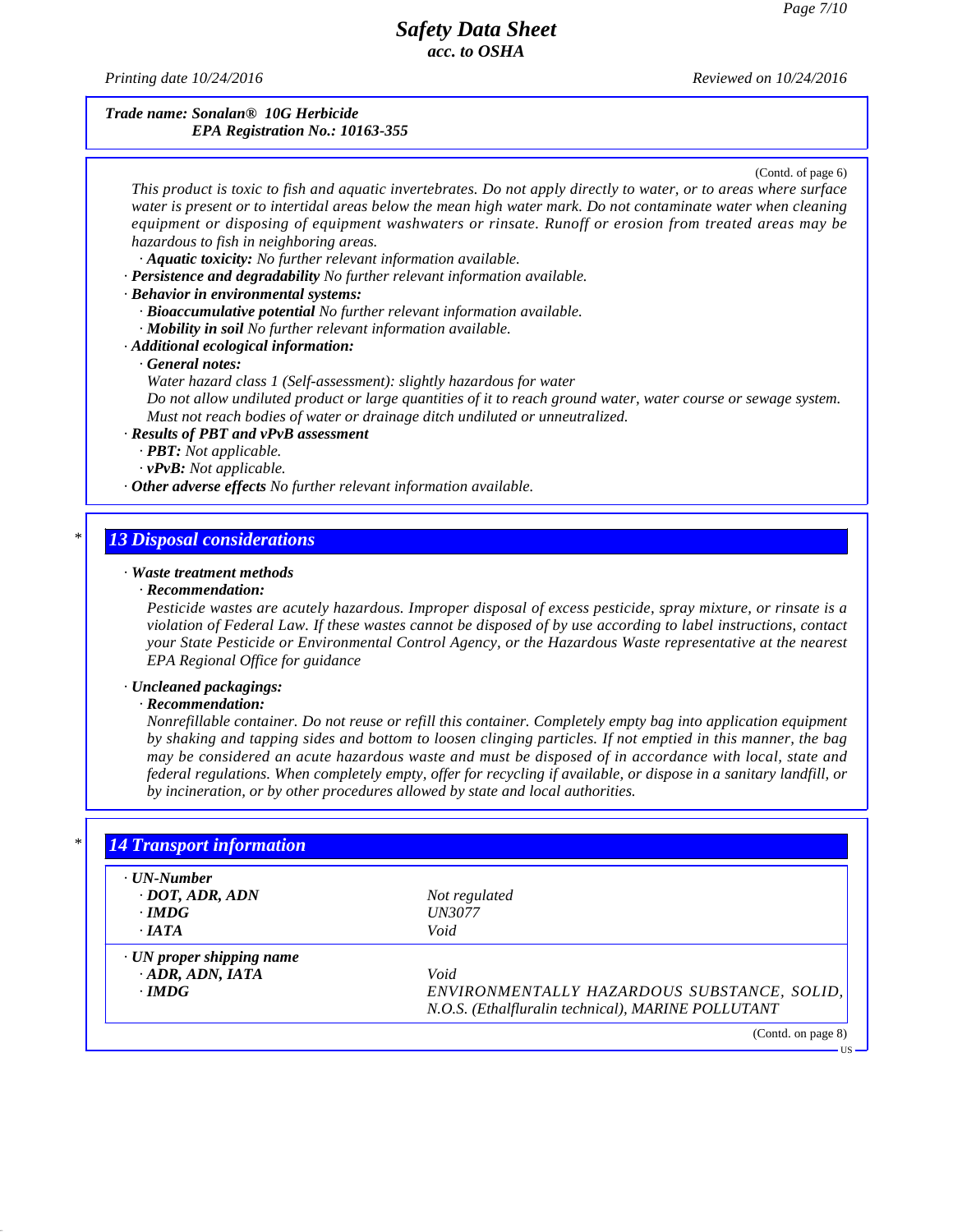*Printing date 10/24/2016 Reviewed on 10/24/2016*

*Trade name: Sonalan® 10G Herbicide EPA Registration No.: 10163-355*

| Void                                                      |
|-----------------------------------------------------------|
|                                                           |
|                                                           |
|                                                           |
|                                                           |
|                                                           |
| 9 Miscellaneous dangerous substances and articles<br>9    |
|                                                           |
|                                                           |
| Void<br>III                                               |
|                                                           |
| Product contains environmentally hazardous substances:    |
| Ethalfluralin technical                                   |
| Symbol (fish and tree)                                    |
| Not applicable                                            |
| $F-A, S-F$                                                |
| A                                                         |
| SW23 When transported in BK3 bulk container, see 7.6.2.12 |
| and 7.7.3.9.                                              |
| Transport in bulk according to Annex II of                |
| Not applicable                                            |
|                                                           |
|                                                           |
| $5 \ kg$                                                  |
| Code: E1                                                  |
| Maximum net quantity per inner packaging: 30 g            |
| Maximum net quantity per outer packaging: 1000 g          |
| Not regulated                                             |
|                                                           |

# *\* 15 Regulatory information*

*· Safety, health and environmental regulations/legislation specific for the substance or mixture EPA /FIFRA Information:*

This chemical is a pesticide product registered by the Environmental Protection Agency (EPA) and is subject to *certain labeling requirements under federal pesticide law. These requirements differ from the classification criteria and hazard information required for safety data sheets, and for workplace labels of non-pesticide chemicals.*

*· SARA Title III*

43.0

*· Section 355 (extremely hazardous substances):*

*None of the ingredients are listed.*

# *· Section 313 (Specific toxic chemical listings):*

*None of the ingredients are listed.*

(Contd. on page 9)

US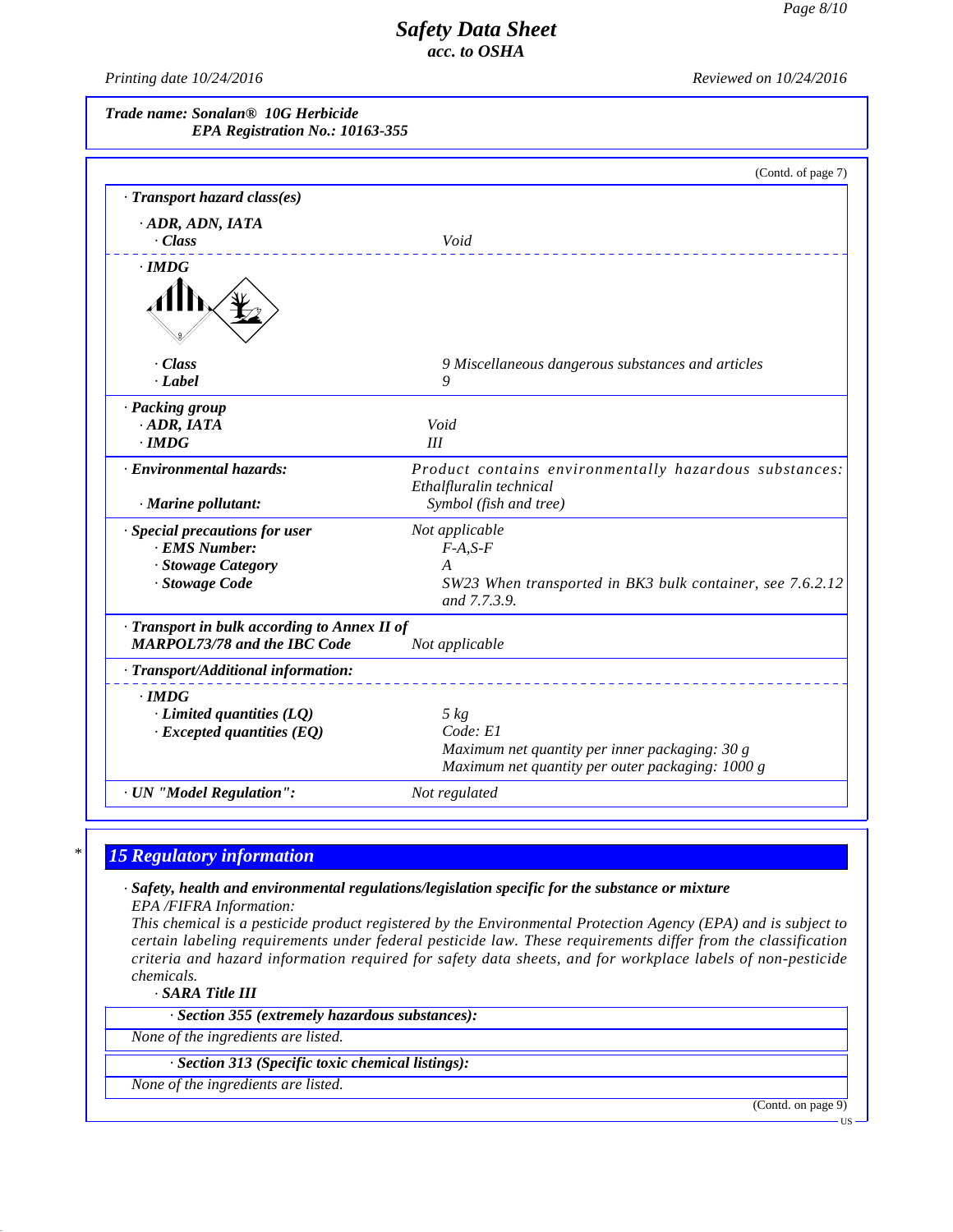*Printing date 10/24/2016 Reviewed on 10/24/2016*

*Trade name: Sonalan® 10G Herbicide EPA Registration No.: 10163-355*

(Contd. of page 8)

*· TSCA (Toxic Substances Control Act): 55283-68-6 Ethalfluralin technical*

*· Proposition 65*

*· Chemicals known to cause cancer:*

*None of the ingredients are listed.*

*· Chemicals known to cause reproductive toxicity for females:*

*None of the ingredients are listed.*

*· Chemicals known to cause reproductive toxicity for males:*

*None of the ingredients are listed.*

*· Chemicals known to cause developmental toxicity:*

*None of the ingredients are listed.*

*· Carcinogenicity categories*

*· EPA (Environmental Protection Agency)*

*None of the ingredients are listed.*

*· TLV (Threshold Limit Value established by ACGIH)*

*None of the ingredients are listed.*

*· NIOSH-Ca (National Institute for Occupational Safety and Health)*

*None of the ingredients are listed.*

#### *· GHS label elements*

*The product is classified and labeled according to the Globally Harmonized System (GHS).*

- *· Hazard pictograms Not applicable*
- *· Signal word (US EPA) DANGER/PELIGRO*
- *· Hazard-determining components of labeling: Ethalfluralin technical*

#### *· Hazard statements*

43.0

*Causes serious eye damage. May cause cancer. Toxic to aquatic life.*

#### *· Precautionary statements*

*Wear eye protection / face protection. Avoid release to the environment.* If in eyes: Rinse cautiously with water for several minutes. Remove contact lenses, if present and easy to do. *Continue rinsing. Immediately call a POISON CENTER/doctor. Store locked up. Dispose of contents/container in accordance with local/regional/national/international regulations.*

(Contd. on page 10)

US